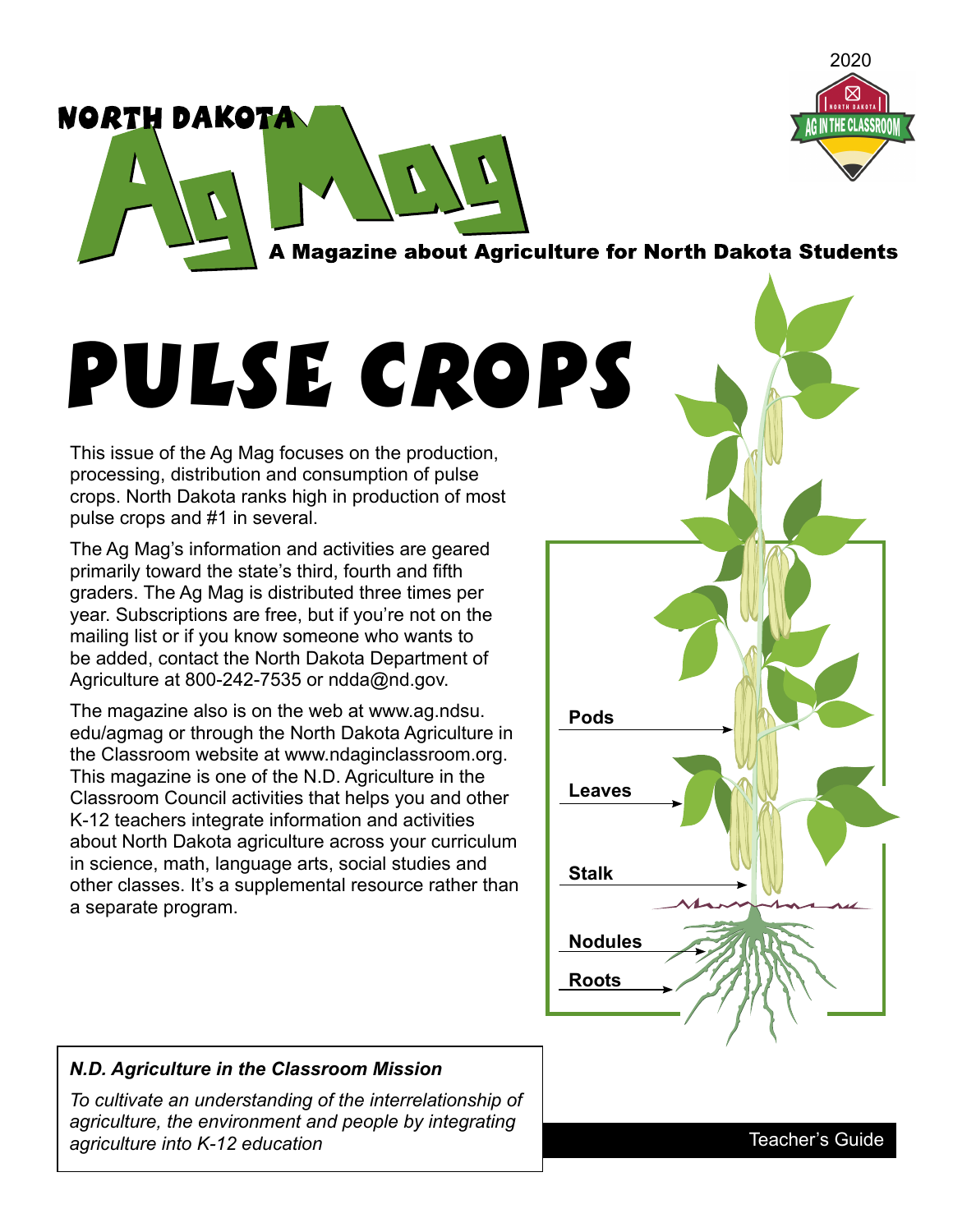# Production

# **Legumes**

Legumes are plants that have nodules on their roots with bacteria that fix nitrogen. They also have seed pods that, when ripe, split along both sides. Pulse crops are legumes.

The nitrogen-fixing capability of legumes is important because all plants need nitrogen to grow. Even after the crop is harvested, some of the nitrogen in the legume's roots stays in the soil to provide this nutrient to a crop in that soil the next year. The second crop probably will not be a legume, but instead something like wheat or corn that would use the nitrogen rather than produce more. This is an example of crop rotation, which reduces farmers' fertilizer costs.

*Idea:* Have students research other kinds of legumes. Their lists might include soybeans, peanuts and alfalfa.

*Idea:* Use the text structure web on page 11 to help students learn about pulse crops and other legumes. Have students fill in the web as they read through the Ag Mag.

*Idea:* Define for students the difference between an annual plant, a biennial and a perennial. Sort various plants into the three categories.

*Idea:* Gather the different kinds of pulse crops so students can see what they look like.

*Idea:* Grow a garden in a glove using pulse crops. See the instructions at www.msichicago.org/ [experiment/hands-on-science/garden-in-a-glove/.](http://www.msichicago.org/experiment/hands-on-science/garden in a glove)

# **Bean Graphs or Growth Charts**

# **Materials:**

Small plastic pots (left from plants purchased in the spring or margarine containers)

10 beans per week

Water sprayer

Growing medium

## **Procedure:**

Plant two seeds each day in separate small pots. Label with date and keep moist. Remove extra seed from each pot when it becomes clear one is hardier than the other.

# **Keep a Record of Plant Growth:**

Encourage students to devise their own methods for record keeping. "What can we do to help us remember what our seeds looked like as they grew?" Most children will think of drawing pictures and writing descriptions. Some may want to make a graph of growth. Younger students may measure the growing bean plant with a strip of paper. Cut the strip to the length of the plant, record the date and paste it on a sheet of paper.

## **Record keeping may include:**

What I want to find out. What I did. What I observed. Why I think that happened.

## **Suggestion:**

As a variation to this experiment, leave some bean plants in a dark area and some in the light. Give some plants too much water and others not enough. Give some plants fertilizer and don't fertilize others. Have students record their observations daily. Develop a weekly summary to analyze the experiments.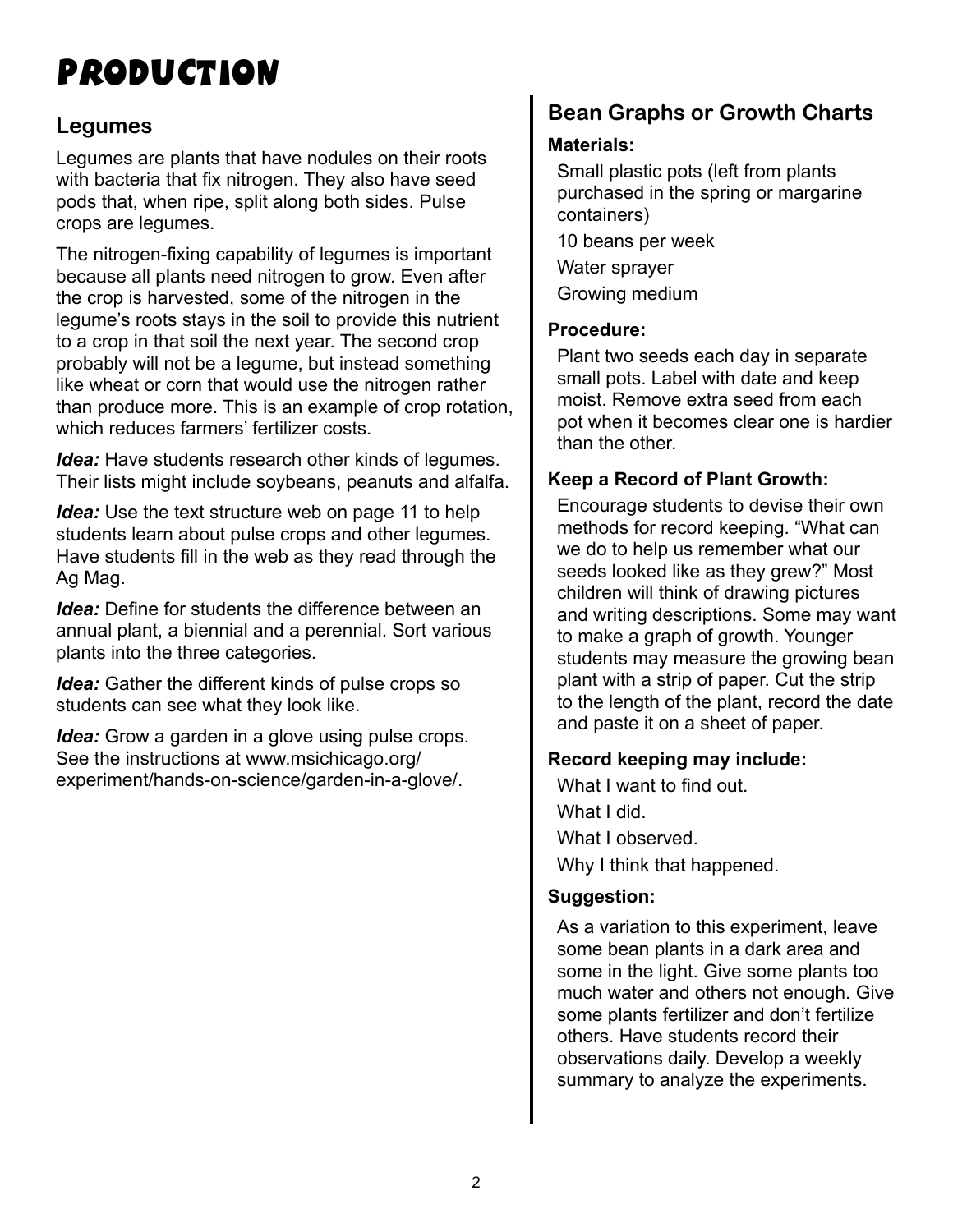# **Beans Bingo Game Crop Answers**

Copy the BEANS bingo card from the student worksheet *(see page 10)* and have students personalize their cards by randomly writing names of different bean classes from page 2 of the Ag Mag in squares on the cards. Give each student several beans from different classes to use as game markers. The teacher or a student leader calls out a letter  $- B$ , E, A, N or S  $-$  and a class of bean (for example, turtle, pinto, light red kidney, Great Northern, etc.). Students place a bean (preferably of the class called) on that square. The first student to get five beans in a row wins. The teacher or a student leader should write down which bean was called for which letter to check students' accuracy. Other pulse crops could be used in addition to beans.

# **From the Field to the Fork Answers**

- 1 The farmer plants the bean seed using special equipment called a drill or row planter.
- 7 Trucks take the beans to a processing plant where the beans are tested to determine the quality and the price the farmer receives.
- 3 When the plant has grown to its full height, small flowers begin to develop on the plant.
- 2 With soil, sunlight and rain, the bean plant grows for 12-14 weeks.
- 9 The beans are bagged and transferred into rail cars or trucks and sent to canners and packagers all around the world.
- 5 The bean plant, including the pods, turns from a green color to yellow, indicating that harvest time is near.
- 4 The flowers turn into pods and bean seeds begin to grow in the pods.
- 8 The beans are sorted by color, size and quality at the processing plant.
- 6 The farmer harvests the beans and augers them into trucks.

 Also, discuss with students what an auger is and how augers are used not just on farms but in other ways – for example, to dig holes for fence posts or holes for ice fishing.

Source: Northarvest Bean Growers Association

*Idea:* Have students watch the Dan D. Pea Celebrates National Split Pea Soup [Week at www.youtube.com/](http://www.youtube.com/watch?v=T9N2v1qToms) watch?v=T9N2v1qToms. This 1-minute video includes a cute character and illustrates split pea soup from farm to table.

*Idea:* Have students watch the 1:43 Lentil Harvest on the Palouse at www.youtube.com/ [watch?v=cTkW3EK5q24.](http://www.youtube.com/watch?v=cTkW3EK5q24)

*Idea:* Have students watch the 4-minute video on beans being grown hydroponically [at http://teachertube.com/](http://teachertube.com/viewVideo.php?video_id=237296) viewVideo.php?video\_ id=237296.



**Bean**

**Pea**

**Lentil**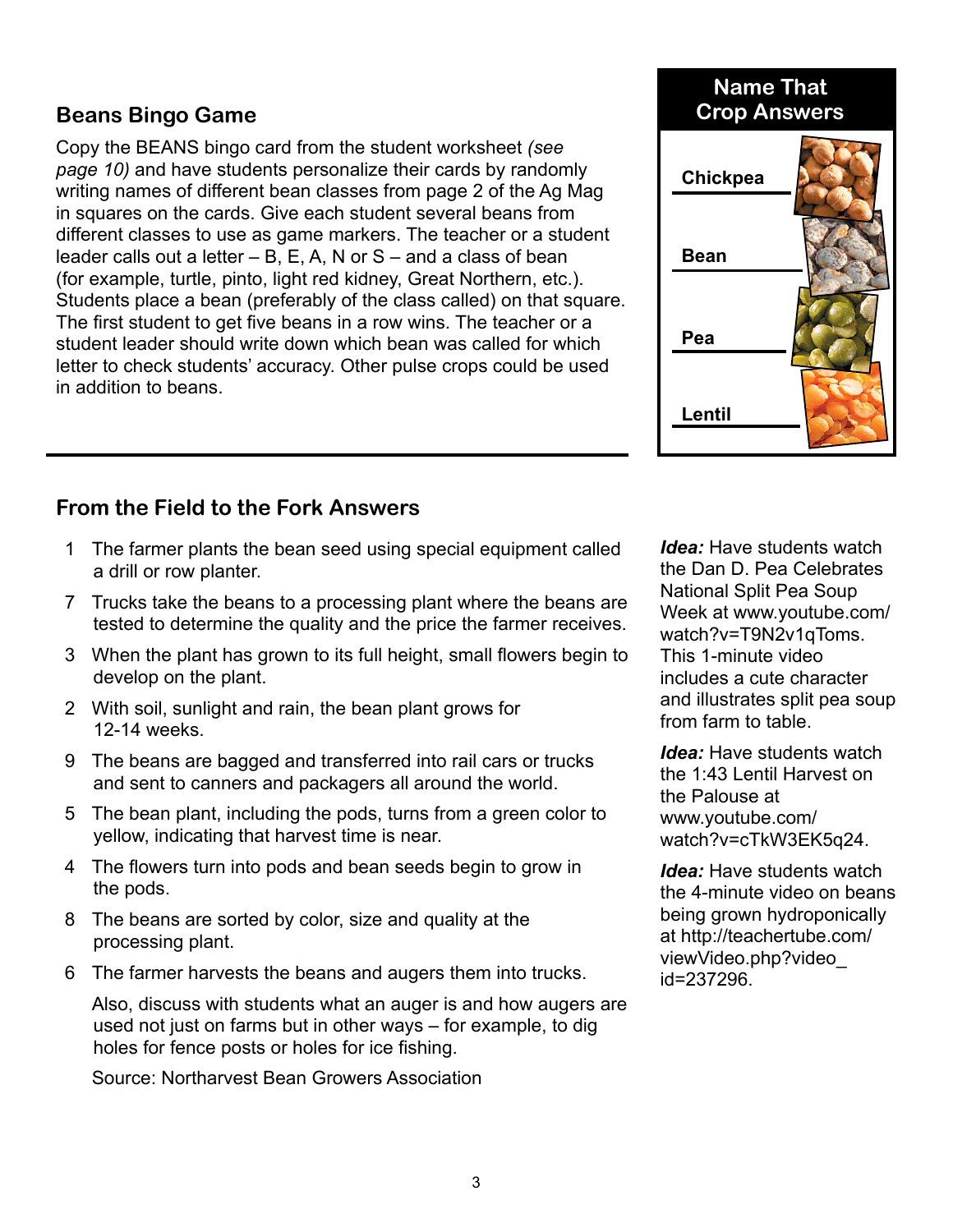

# **Food from Way Back**

Dry beans were important staple foods thousands of years ago in the Americas and Asia, especially China. In the Americas, the Mayans, Aztecs and Incas grew dry beans. They left behind pottery decorated with pictures of people holding dry beans. Various American Indian tribes grew different kinds of dry beans and then traded them. For example, the lima bean was first grown in Guatemala and then traded to Mexican Indians. These Indians traded lima beans to North American tribes in the Southwest, Virginia and the Mississippi Valley. Meanwhile, lima beans also were traded to Peru, where the natives developed the best, biggest variety. When Spaniards came, they named the bean "lima," after the capital of Peru.

Dry beans were called the "poor man's meat." People in Europe were much better fed after dry beans, potatoes and corn were brought from the New World. This better nutrition is one reason Europe's population grew between 1500 and 1900. In America, things were different. Settlers had much rich land to farm, so they could easily raise wheat, corn and livestock. They did not need to grow dry beans for protein because they had plenty of meat. Today people realize the benefits of eating beans as well as meat and dairy for protein.

Source: Northarvest Bean Growers Association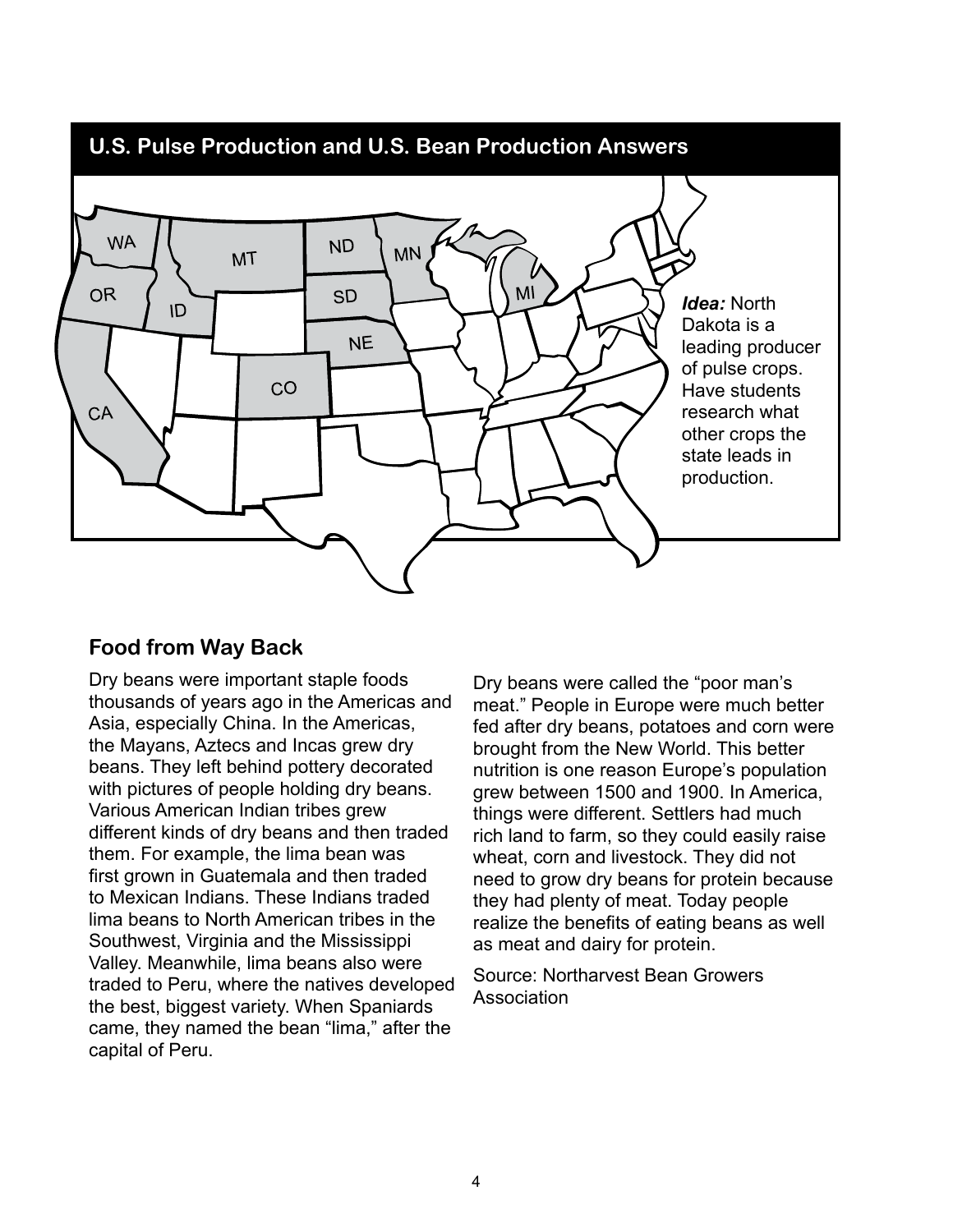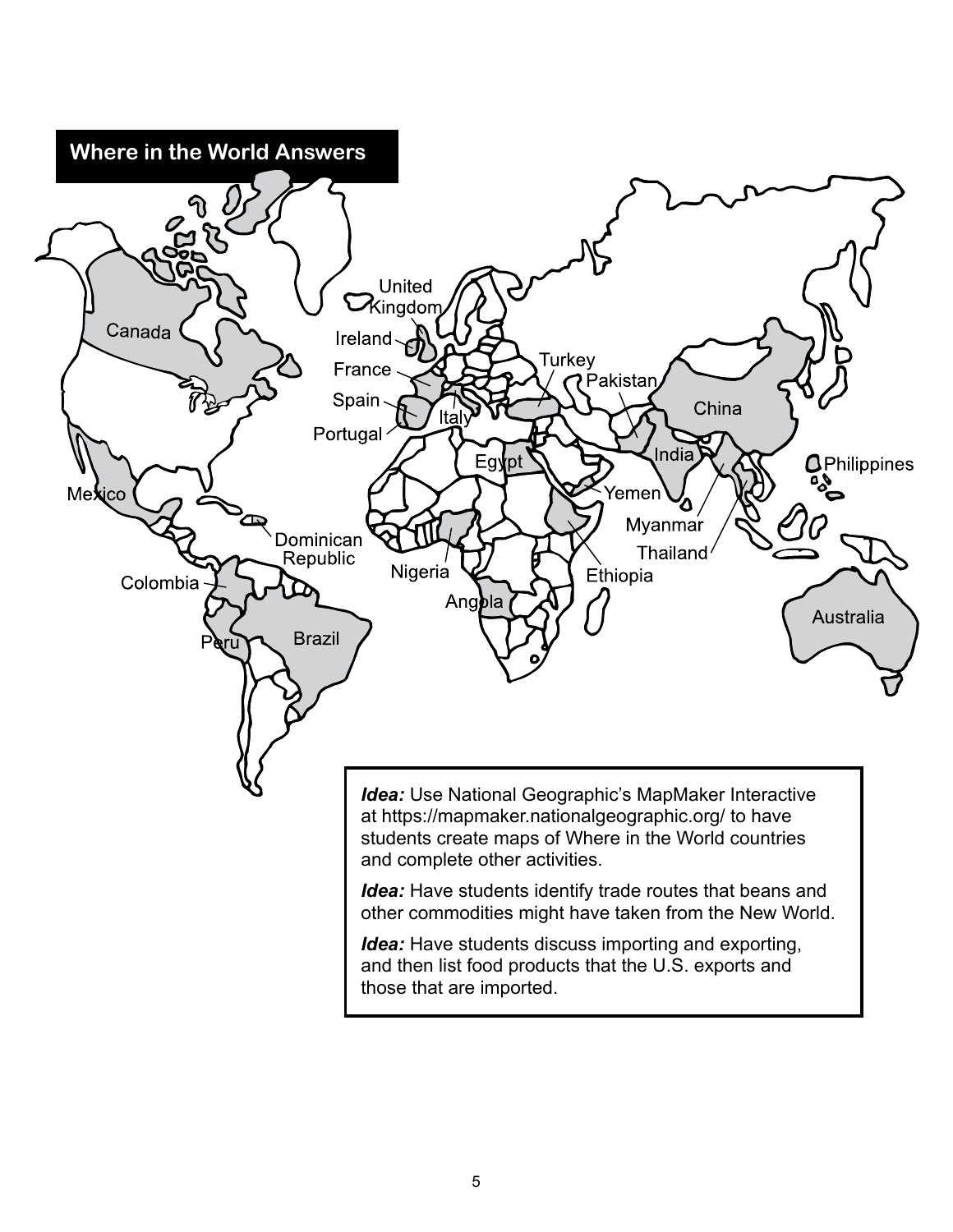# Processing

# **Canned vs. Dry Answers**

- 1. 1  $\frac{1}{2}$  cups  $X$  2 = 3 cups water
- 2. 6 cups  $\div$  2 cups = 3 cups dry peas
- 3. 40 ounces  $\div$  16 ounces =  $2\frac{1}{2}$  cans
- 4.  $3 \div 1$   $\frac{1}{2}$  = 2 cans

*Idea:* Bring 1 pound each of dry peas, lentils and beans to class. Have students measure  $\frac{1}{2}$  cup of each into three containers, nine containers in all. Add  $\frac{1}{2}$ cup, 1 cup and 1  $\frac{1}{2}$  cups of cold water to one of the three containers of peas, lentils and beans. Let them soak overnight, then drain each one, keeping the water left. Have students develop math problems to illustrate how much the peas, lentils and beans expanded and how much water was absorbed.

# **The Many Uses of Peas Answers**

All 11 of these products may contain dry peas. They may be in foods, beverages or livestock feed to add protein, fiber or starch. Pea starch also may be used to make ethanol.

Source: Northern Pulse Growers Association

# Distribution

*Idea:* Have students research other career areas related to pulse production, processing, distribution or consumption. Invite a farmer who grows pulse crops to visit your classroom. Ask your county Extension agent for contacts.

*Idea:* Use the Trading Favorites lesson from Project Food, Land & People to help middle- and high-school students learn about imports and exports. Information about Project Food, Land & People teacher classes in on page 9.

# **Career Corner Answers**

energized importers marketing social artificial traced contract harvest tortilla demand innovative motivates

# Consumption

# **Protein Food or Vegetable? Answers**

| Cheese           |   | <b>Bread</b>    | Tomato        |
|------------------|---|-----------------|---------------|
| <b>Rice</b>      |   | Potatoes        | <b>Grapes</b> |
| Spaghetti        |   | V,P Lentils     | Waterr        |
| Chicken          |   | V,P Pinto Beans | Honey         |
| Yogurt           | ۲ | Eggs            | Oats          |
| Wheat            |   | <b>Broccoli</b> | V,P Dry Pe    |
| V,P Turtle Beans | v | Carrots         | Fish          |

- 
- -
	-
- Milk Cereal
- Bread V Tomatoes
- Lentils **Watermelon** 
	-
	-
- Broccoli V,P Dry Peas
	-

Source: Northern Pulse Growers Association

*Idea:* Brainstorm other foods that might fall into more than one category of MyPlate.

*Idea:* Have students go to [www.chooseMyPlate.gov t](http://www.chooseMyPlate.gov)o estimate what and how much they need to eat and more.

*Idea:* Since pulses and dry edible beans are major food aid contributions to developing countries, have students carry out a service learning project to research donation programs and gather pulses and dry beans to donate.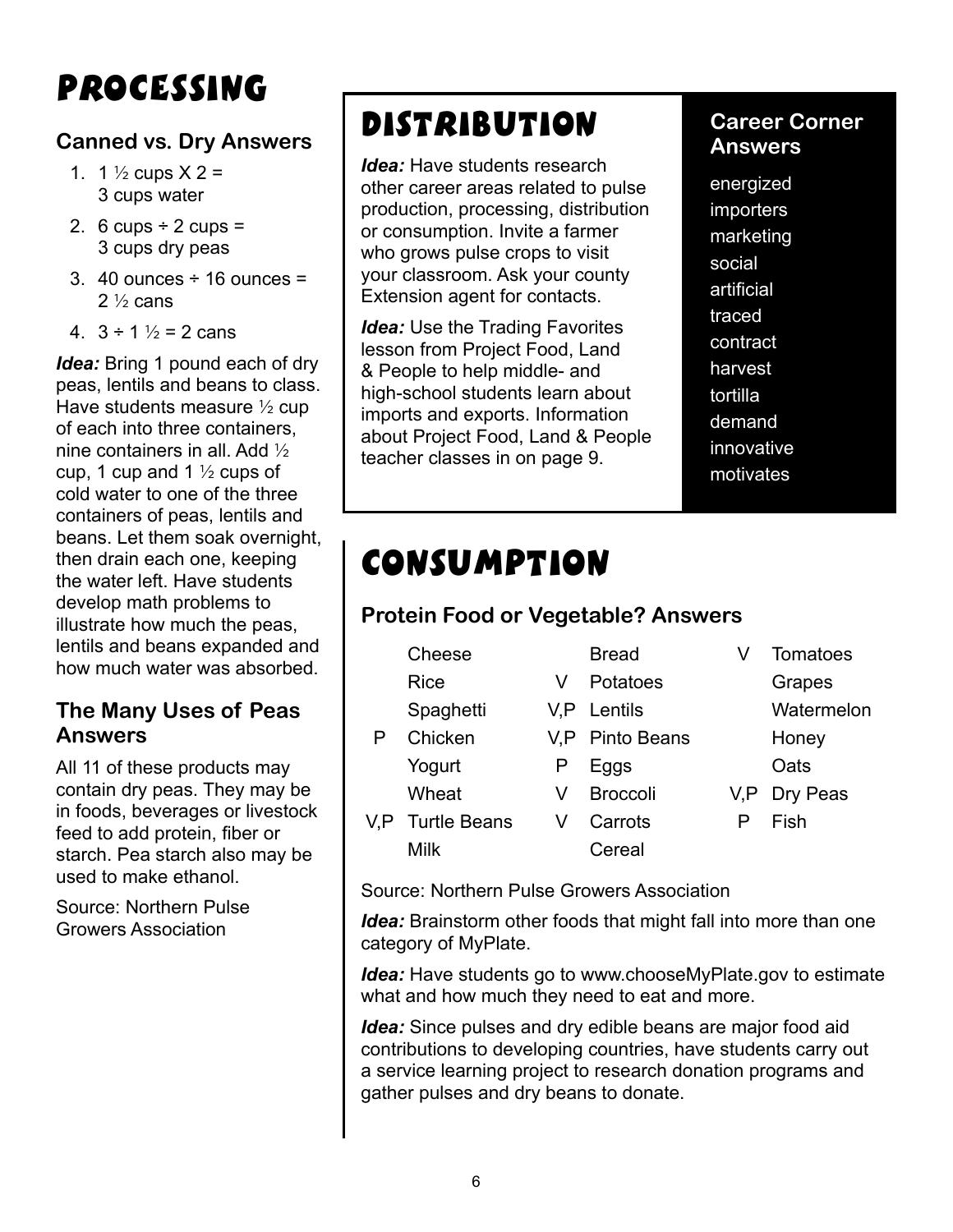# **Math Challenge Answers**

- 1.  $$1.75 + $1.75 = $3.50$ \$3.50 - \$2.50 = **\$1**
- 2. \$2 + \$2 + \$2 = **\$6**
- 3. 3 X \$.99 = **\$2.97**
- 4. \$2.50 + \$6 + \$2.97= **\$11.47**
- 5. 2 cans pinto beans 1 can dark red kidney beans 4 cans black beans 3 cans navy beans 1 can Great Northern beans
	- 1 can light red kidney beans

# **Estimation**

Make copies of the student worksheet on the bottom of page 10, and give one worksheet to each group of students. Fill 4 containers with a class of dry beans or of another pulse crop, and label them for students to analyze.

After they complete the worksheet, ask the students how they arrived at their guesses. Determine how they could make a more accurate guess without counting all the beans. Lead to the idea of taking samples and estimating the total numbers from those samples.

Have five different students take a baby food jar sample of pulses and count the number of pulses in each jar. Have one student record the number in each jar. When all samples are counted, ask the recorder to average them.

Next, the students need to know how many sample jars will fill the large jar. Have one student fill baby food jars with pulses and count how many jars it takes to fill the large jar. Talk about how an average of the samples taken times the number of jars it would take to fill the large container equals a fair estimate of the total number of beans.

Source: Northarvest Bean Growers Association

# **Pulse Crop Art**

Rather than simply creating a picture using different pulse crops like your students did when they were younger, have them try to replicate famous artwork, historical places, animals, instruments or other designs by gluing different colors and textures of the seeds on tag board.

# **Pulse Crop Border Frames**

Cut out the center of the plate or shape. Design the outer edge of the plate or shape with pulses and glue in place. Cut the tag board so it fits where the center of the plate or shape was, leaving enough of an edge to glue in place. On the tag board, write or draw something you learned about pulse crops. Glue tag board or construction paper to the back side of the frame. When finished, hang them in the classroom to remind the students what they've learned.

Source: Northarvest Bean Growers Association

# **Teaching with Technology**

*Idea:* Localize Oklahoma Ag in the Classroom SmartBoard lessons on Beans Around the World; A Field of Beans; Counting Beans; and Farmer, Farmer, Where [Am I Grown? \(mapping activities\). Go to http://exchange.](http://exchange.smarttech.com) smarttech.com and search for those topics.

*Idea:* Incorporate other SmartBoard lessons into this and other curricula. Go to the<http://exchange.smarttech.com> site and search for nitrogen cycle, bean sprouting and other topics.

*Idea:* Create a Jeopardy game for students or have them create it using words related to pulse crops and beans. Go to [http://exchange.smarttech.com a](http://exchange.smarttech.com)nd search for Jeopardy.

*Idea:* Though not specific to pulses, go to [http://exchange.smarttech.com a](http://exchange.smarttech.com)nd search for lessons on the plant life cycle.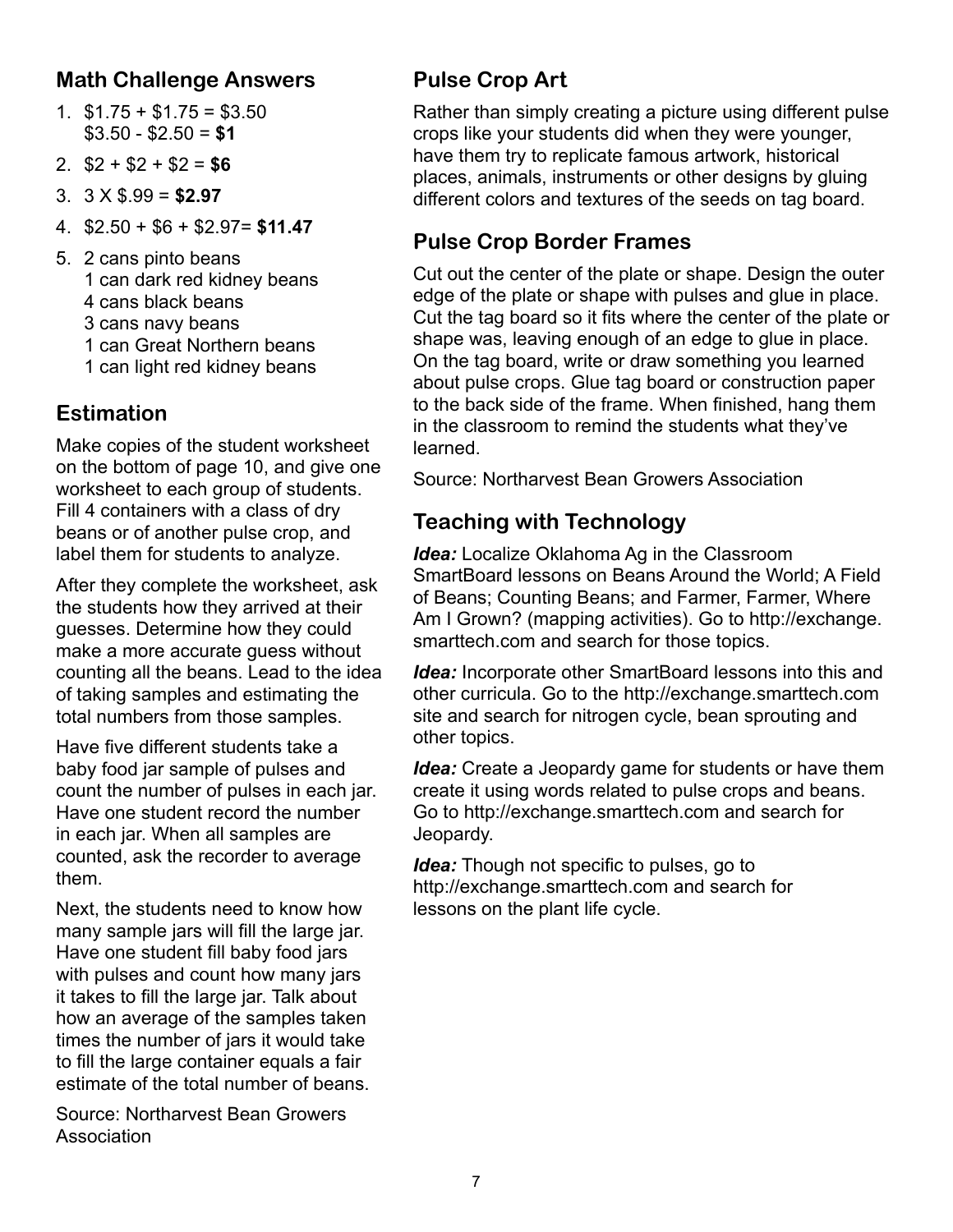# **Books**

From Seed to Plant by Gail Gibbons

Jack's Garden by Henry Cole

Beyond the Bean Seed: Gardening Activities for Grades K-6 by Rosanne Blass and Nancy A. Jurenka

A Seed in Need by Sam Godwin

All in Just One Cookie by Susan E. Goodman

**Harvest Year by Chris Peterson** 

**How Plants Grow by Angela Royston** 

I Drive a Tractor by Sarah Bridges

One Generous Garden by Anne Nagro

Find other books plus lesson plans, facts and links that are reviewed for accuracy and recommended at [www.agfoundation.org](http://www.agfoundation.org) under the Ag Literacy tab.

# Teacher and Student Resources

#### **Quizlet.com**

Go to <http://quizlet.com/> and create an account:

This resource can be used to develop an online activity to coordinate with this Ag Mag – or to make your own quizlets.

#### **Northarvest Bean Growers Association**

50072 East Lake Seven Road Frazee, MN 56544 218-334-6351

Email[: adamv@communiqueinc.com](mailto:adamv@communiqueinc.com) [www.beaninstitute.com](http://www.beaninstitute.com)

#### **Northern Pulse Growers Association**

1710 Burnt Boat Drive Bismarck, ND 58503 701-222-0128 Email: [info@northernpulse.com](mailto:info@northernpulse.com) [www.northernpulse.com](http://www.northernpulse.com)

#### **USA Dry Pea and Lentil Council**

[www.usapulses.org](http://www.usapulses.org)

#### **U.S. Dry Bean Council**

[www.usdrybeans.com](http://www.usdrybeans.com)

#### **North Dakota State University**

#### **All About Beans: Nutrition, Health Benefits, Preparation and Use in Menus**

– [www.ag.ndsu.edu/publications/food-nutrition/all-about-beans](http://www.ag.ndsu.edu/publications/food-nutrition/all-about-beans-nutrition-health-benefits-preparation-and-use-in-menus)nutrition-health-benefits-preparation-and-use-in-menus

#### **Bean Coordinated Agricultural Project** [– www.beancap.org/Extension.cfm](http://www.beancap.org)

**ChooseMyPlateResources**

[– www.ag.ndsu.edu/food/health-and-nutrition/myplate-resources](http://www.ag.ndsu.edu/food/health-and-nutrition/myplate-resources)

#### **Pulses: The Perfect Food**

[– www.ag.ndsu.edu/publications/food-nutrition/pulses-the-perfect](http://www.ag.ndsu.edu/publications/food-nutrition/pulses-the-perfect-food-healthy-to-eat-healthy-to-grow-peas-lentils-chickpeas)food-healthy-to-eat-healthy-to-grow-peas-lentils-chickpeas

#### **University of Connecticut**

[www.cag.uconn.edu/nutsci/nutsci/outrch/pdf/beanmagic.pdf](http://www.cag.uconn.edu/nutsci/nutsci/outrch/pdf/beanmagic.pdf) Bean Magic 4-page kid-friendly handout with recipes

#### **National Agriculture in the Classroom**

[www.agclassroom.org](http://www.agclassroom.org)

Resources from educational programs from around the country

#### **My American Farm**

#### [www.myamericanfarm.org](http://www.myamericanfarm.org)

This website from the American Farm Bureau Foundation for Agriculture includes online games, e-comics, videos, activity pages and much more. The games Ag across America, Finders Keepers, Let's Make Something Tasty and Farmer's Market Challenge especially apply to the concepts in this pulse crops Ag Mag.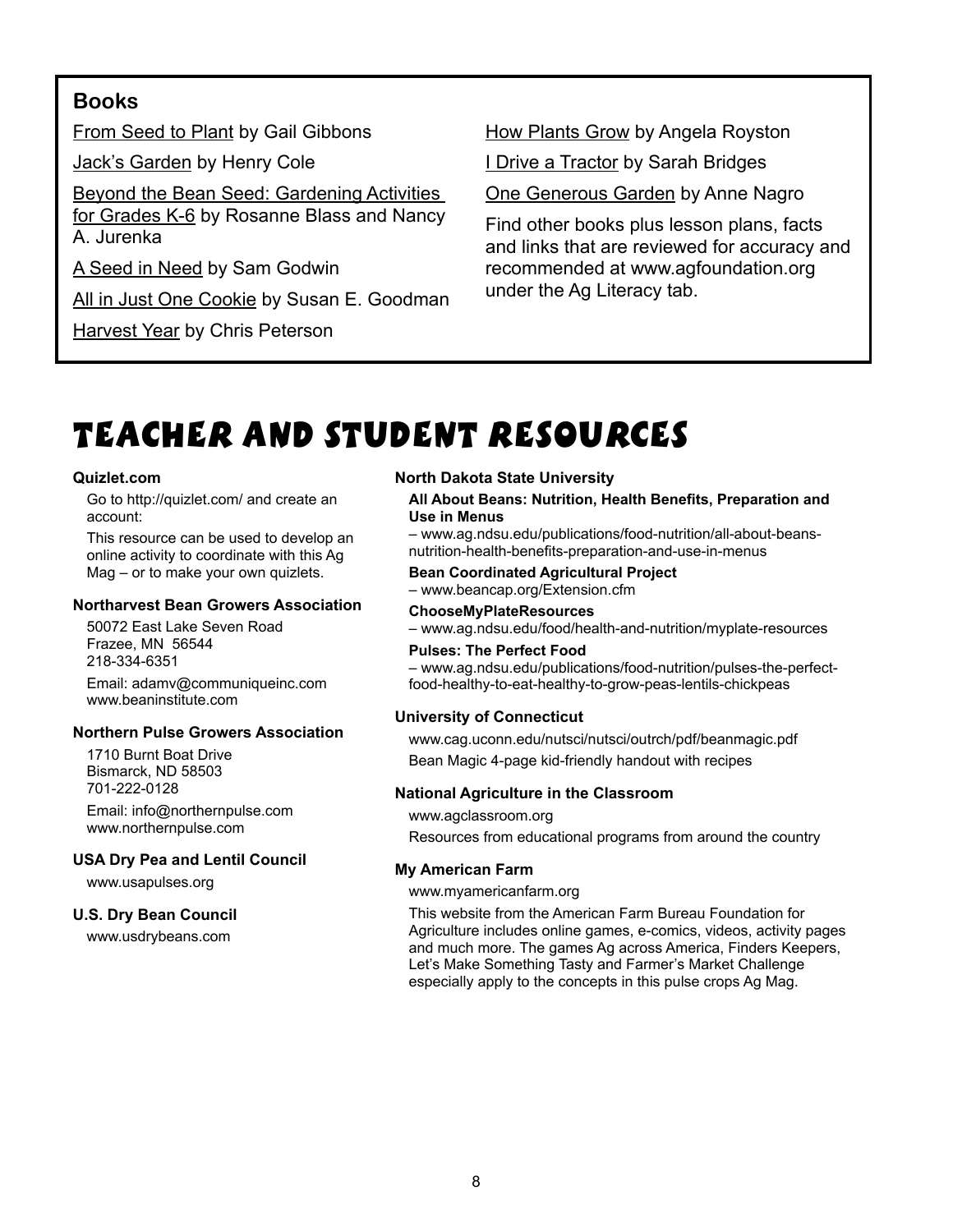# **North Dakota Agriculture in the Classroom Activities**

This **Ag Mag** is just one of the North Dakota Agriculture in the Classroom projects. Each issue of the Ag Mag focuses on an agricultural commodity or topic and the Classroom, working with the ND includes fun activites, bold graphics, interesting information, and challenging problems. See past issues at **www.ag.ndsu.edu/agmag/agmag.htm.** 

Send feedback and suggestions for  $f$ uture Ag Mag issues to:

media<br>Melanie Gaebe welarile Gaebe<br>600 E Boulevard Ave, Dept 602 Bismarck ND 58505-0020  $m$ marehe@nd.gov بانى:<br>701-328-4764 **bodie**<br>**against the function** 

Another AITC teacher resource is **Project Food,**  Becky Koch other ALLC teacher resource is **Pr** 

Land & People [\(FLP\). Using t](mailto:becky.koch@ndsu.edu)he national FLP

curriculum, N.D. Ag in the Classroom provides credit

workshops in person and online for teachers to Another AITC teacher resource is **Project Food,**

instruct them in integrating hands-on lessons that promote the development of critical thinking skils .<br>so students can better understand the interrelationships among the envrionment,  $\;$ men concerning and concern community, and concern of the world. Teachers aghourding, and people of the trend. I secrete are encouraged to duapt their research to include.<br>North Dakota products and resources. worth Bakota products and resources.<br>Project Food, Land, People (FLP) is a curriculum with many lessons developed for K-12 educators to include North Dakota products and resources. man many recessive and support the conditions of the conditions to integrate easily into the classroom. The to integrate each, the the classroom. The magnetic content and instructional units address core content and mod dodonal anno dadrese eere content and<br>North Dakota State standards and benchmarks worth Bakota State standards and Benommarks<br>with inquiry based learning activities. Participants with inquiry based rearning activities. I anticipants<br>receive the entire curriculum, plus North Dakota specific materials and information about epoemo matemalo and information about<br>available resources. learne alle alline.<br>Internet alle

#### avallable researees.<br>See details at **w[ww.ndfb.org/edusafe/flp.](http://www.ndfb.org/edusafe/flp)** occ actual de www.

For information, contact:

Jill Vigesaa FLP Coordinator 701-799-5488 [jill.vigesaa@gmail](mailto:jill.vigesaa@gmail.com).com

#### **The North Dakota Ag Mag is a project of the North Dakota Agriculture in the Classroom , which is organized through the North Dakota Department of Agriculture.**

N.D. Department of Agriculture 600 E. Boulevard Ave., Dept. 602 Bismarck, ND 58505-0020 701-328-4764 mgaeb[e@nd.gov, www](mailto:ndda@nd.gov)[.nd.gov/ndda/ag-classroo](http://www.nd.gov/ndda)om www.f[acebook.com/ndaginclassroom](http://www.facebook.com/ndaginclassroom)

Educators may apply for **mini-grants** for up to \$500 for use in programs that promote agricultural literacy. Agriculture in the Classroom, working with the ND FFA Foundation, offers these funds for agriculture-related projects, units, and lessons for school-age children. The mini-grants fund hands on activities that develop and enrich understanding of agriculture as the source of food and /or fiber in our society. Individuals or groups such as teachers, 4-H leaders, commodity groups, and others interested in teaching young people about the importance of North Dakota agriculture are welcome to apply. Examples of programs that may be funded: farm safety Examples of programs that may be farlaced farm safety.<br>programs, agricultural festivals an elementary classroom programs, agricultural restivats an elementally classical<br>visiting a nearby farm, and ag career awareness day. visiting a riearby rarm, and ag career awareness day.<br>Grant funds can be used for printing, curriculum, guest Grant funds can be used for priming, curriculum, guest<br>speakers, materials, food, supplies, etc. More ideas and application information are at **www.ndaginclassroom.org**. application information are at **information features** included. reproducibility and all oppi. Zir davir year.

For more information, contact:

Thomas Winders ND FFA Foundation [twinders@ndffa.o](mailto:tmaddock@ndffa.org)rg et[c. More ideas and application in](http://www.ndaginclassroom.org)formation are at **WWW.ND** FFA FOUNDATION

www.teamabovo.com/ndffa

T[he N.D. Geographic Alliance cond](http://www.teamabovo.com/ndffa)ucts a twoday Agricultural Tour for Teachers. The tour includes farm and field visits, tours of agricultural processing plants to see what happens to products following the farm production cycle, and discussions with people involved in the global marketing of North Dakota farm products. For information, contact: in the marketing in the global marketing of  $\mathcal{L}$  before  $\mathcal{L}$  and  $\mathcal{L}$ son Book<br>North Dakota Geographic Alliance 701-858-3063 jeff.beck@minot.k12.nd.us

# North Dakota Agriculture **North Dakota Agriculture in the Classroom Council**

Nancy Jo Bateman, ND Beef Commission Nancy Jo Bateman – N.D. Beef Commission Aaron Anderson, ND Dept. of Career and Sheri Coleman – Northern Canola Canola Growers Association<br>Technical Education Kirk Olson, McKenzie County Farm Bureau Jackie Buckley, Morton County Commissoner Kirsten Baesler, Superintendent of Public Instruction (Steve Snow, representative)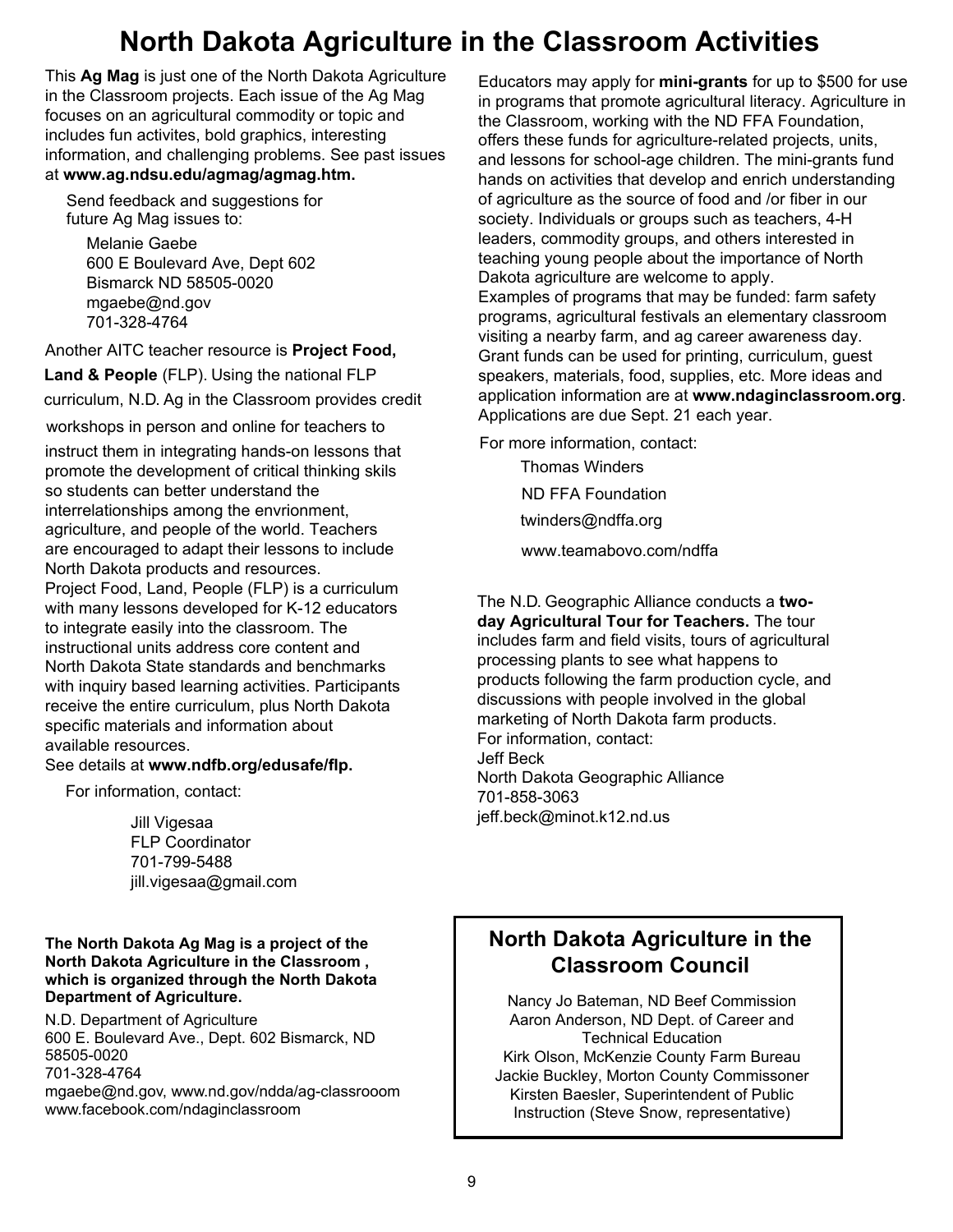| B | $\mathbf{F}$ | A           | N |  |
|---|--------------|-------------|---|--|
|   |              |             |   |  |
|   |              |             |   |  |
|   |              |             |   |  |
|   |              |             |   |  |
|   |              | FREE        |   |  |
|   |              | <b>BEAN</b> |   |  |
|   |              |             |   |  |
|   |              |             |   |  |
|   |              |             |   |  |
|   |              |             |   |  |

. .

. .

. .

د ا

- -

 $\sim$ 

# **ESTIMATION**

Guess which container has the most beans. Container

Now, count the beans in each container.

Container A has \_\_\_\_\_\_\_\_\_ beans.

Container B has \_\_\_\_\_\_\_\_\_ beans.

Container C has \_\_\_\_\_\_\_\_\_ beans.

Container D has \_\_\_\_\_\_\_\_\_ beans.

Which container actually had the most beans? Container \_\_\_\_\_\_ had the most beans.

Observe the container that had the most beans. Why do you think that container had more beans in it than the other containers?

\_\_\_\_\_\_\_\_\_\_\_\_\_\_\_\_\_\_\_\_\_\_\_\_\_\_\_\_\_\_\_\_\_\_\_\_\_\_\_\_\_\_\_\_\_\_\_\_\_\_\_\_\_\_\_\_\_\_\_\_\_\_\_\_\_\_\_\_\_\_\_\_\_\_\_\_ \_\_\_\_\_\_\_\_\_\_\_\_\_\_\_\_\_\_\_\_\_\_\_\_\_\_\_\_\_\_\_\_\_\_\_\_\_\_\_\_\_\_\_\_\_\_\_\_\_\_\_\_\_\_\_\_\_\_\_\_\_\_\_\_\_\_\_\_\_\_\_\_\_\_\_\_ \_\_\_\_\_\_\_\_\_\_\_\_\_\_\_\_\_\_\_\_\_\_\_\_\_\_\_\_\_\_\_\_\_\_\_\_\_\_\_\_\_\_\_\_\_\_\_\_\_\_\_\_\_\_\_\_\_\_\_\_\_\_\_\_\_\_\_\_\_\_\_\_\_\_\_\_

Identify the class of beans in each container:

- B.
- $C.$   $\qquad \qquad$
- D. \_\_\_\_\_\_\_\_\_\_\_\_\_\_\_\_\_\_\_\_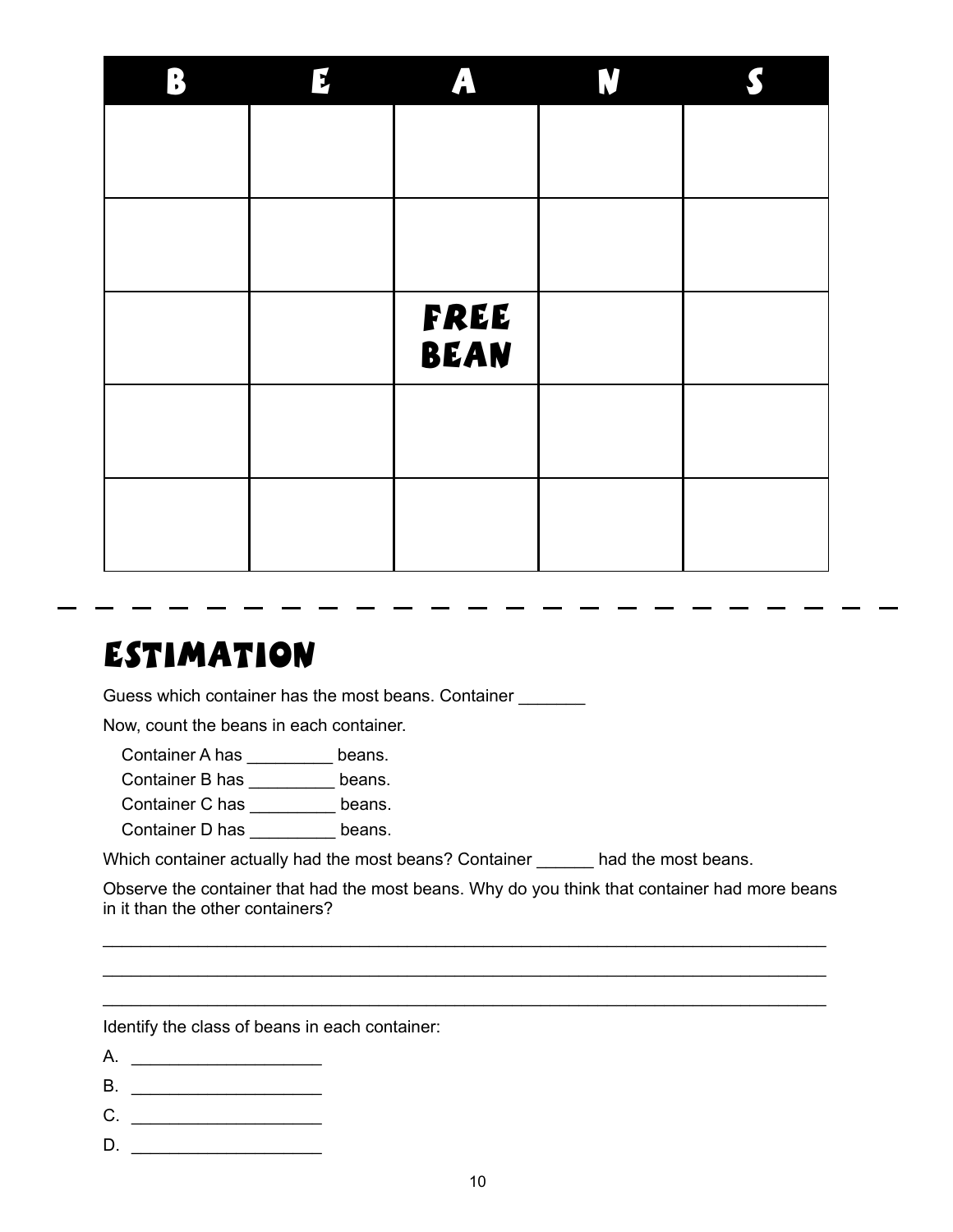# Text Structure Web

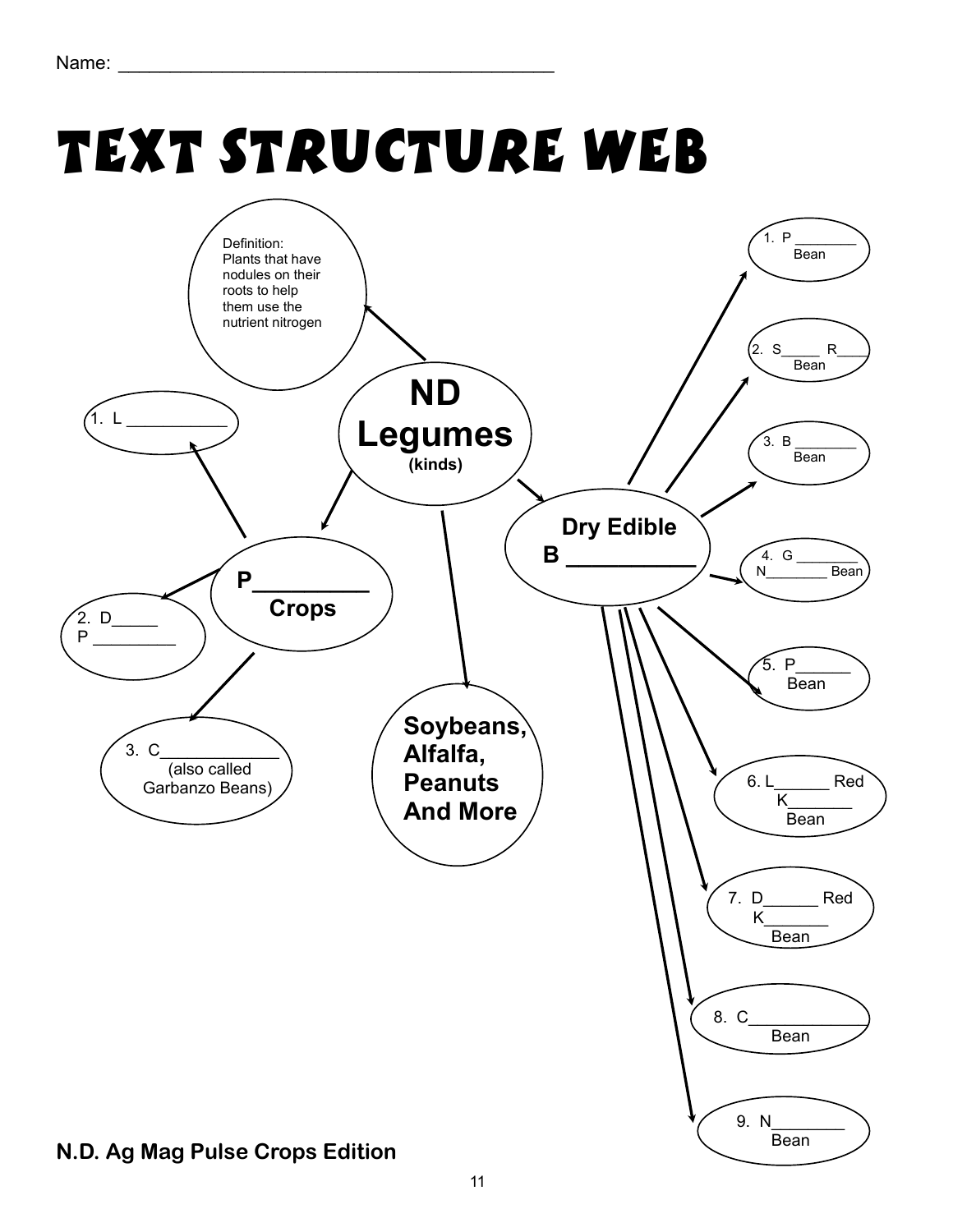# **English Language Arts and Literacy Content Standards for Reading Informational/Nonfiction Text**

**Gr. 3, RI.1** Ask and answer questions to demonstrate understanding of a text (textual evidence), referring explicitly to the text as the basis for the answers.

**Gr.3, RI.2** Determine the main idea of a text and recount the key details to explain how they support the main idea. Gr.3, Standard 3: Describe the historical events, scientific ideas, or steps in procedures using words to show the sequence.

**Gr.3, RI.3** Describe the relationship between a series of historical events, scientific ideas or concepts, or steps in technical procedures in a text, using language that pertains to time, sequence, and cause/effect.

**Gr.4, RI.1** Refer to details and examples in a text (textual evidence) when explaining what the text says explicitly and when drawing inferences from the text. Summarize the text.

**Gr.4, RI.2** Determine the main idea of a text and explain how it is supported by key details.

**Gr.4, RI.3** Explain events, procedures, ideas, or concepts in a historical, scientific, or technical text, including what happened and why, based on specific information in the text.

**Gr.5, RI.1** Quote accurately using textual evidence when explaining what the text says explicitly and when drawing inferences from the text. Summarize the text.

**Gr.5, RI.2** Determine two or more main ideas of a text and explain how they are supported by key details.

**Gr.5, RI.3** Explain the relationships or interactions between two or more individuals, events, ideas, or concepts in a historical, scientific, or technical text based on specific information in the text.

# **Craft and Structure**

**Gr.3, RI.4** Determine the meaning of general academic and domain specific words and phrases in a text relevant to a grade 3 topic or subject area.

**Gr.4, RI.4** Determine the meaning of general academic and domain specific words or phrases in a text relevant to a grade 4 topic or subject area.

**Gr.5, RI.4** Determine the meaning of general academic and domain specific words and phrases in a text relevant to a grade 5 topic or subject area.

# **English Language Arts Literacy Standards for Writing if using research ideas to supplement the Ag Mag in the Teacher's Guide**

**Gr.3, W.2** Write informative/explanatory texts to examine a topic and convey ideas and information clearly. a. Introduce a topic and group related information together; include illustrations when useful to aiding comprehension. b. Develop the topic with facts, definitions, and details. c. Use transitional words and phrases (e.g., also, another, and, more, but) to connect ideas within categories of information. d. Provide a concluding statement or section. Produce clear and coherent writing in which the development and organization are appropriate to task, purpose, and audience.

**Gr.4, W.2** Write informative/explanatory texts to examine a topic and convey ideas and information clearly. a. Introduce a topic clearly and group related information in paragraphs and sections; include formatting (e.g., headings), illustrations, and multimedia when useful to aiding comprehension. b. Develop the topic with facts, definitions, concrete details, quotations, or other information and examples related to the topic. c. Link ideas within categories of information using transitional words and phrases (e.g., another, for example, also, because). d. Use precise language and domain-specific vocabulary to inform about or explain the topic. e. Provide a concluding statement or section related to the information or explanation presented.

**Gr.5, W.2** Write informative/explanatory texts to examine a topic and convey ideas and information clearly. a. Introduce a topic clearly, provide a general observation and focus, and group related information logically; include formatting (e.g., headings), illustrations, and multimedia when useful to aiding comprehension. b. Develop the topic with facts, definitions, concrete details, quotations, or other information and examples related to the topic. c. Link ideas within and across categories of information using transitional words, phrases, and clauses (e.g., in contrast, especially). d. Use precise language and domain-specific vocabulary to inform about or explain the topic. e. Provide a concluding statement or section related to the information or explanation presented.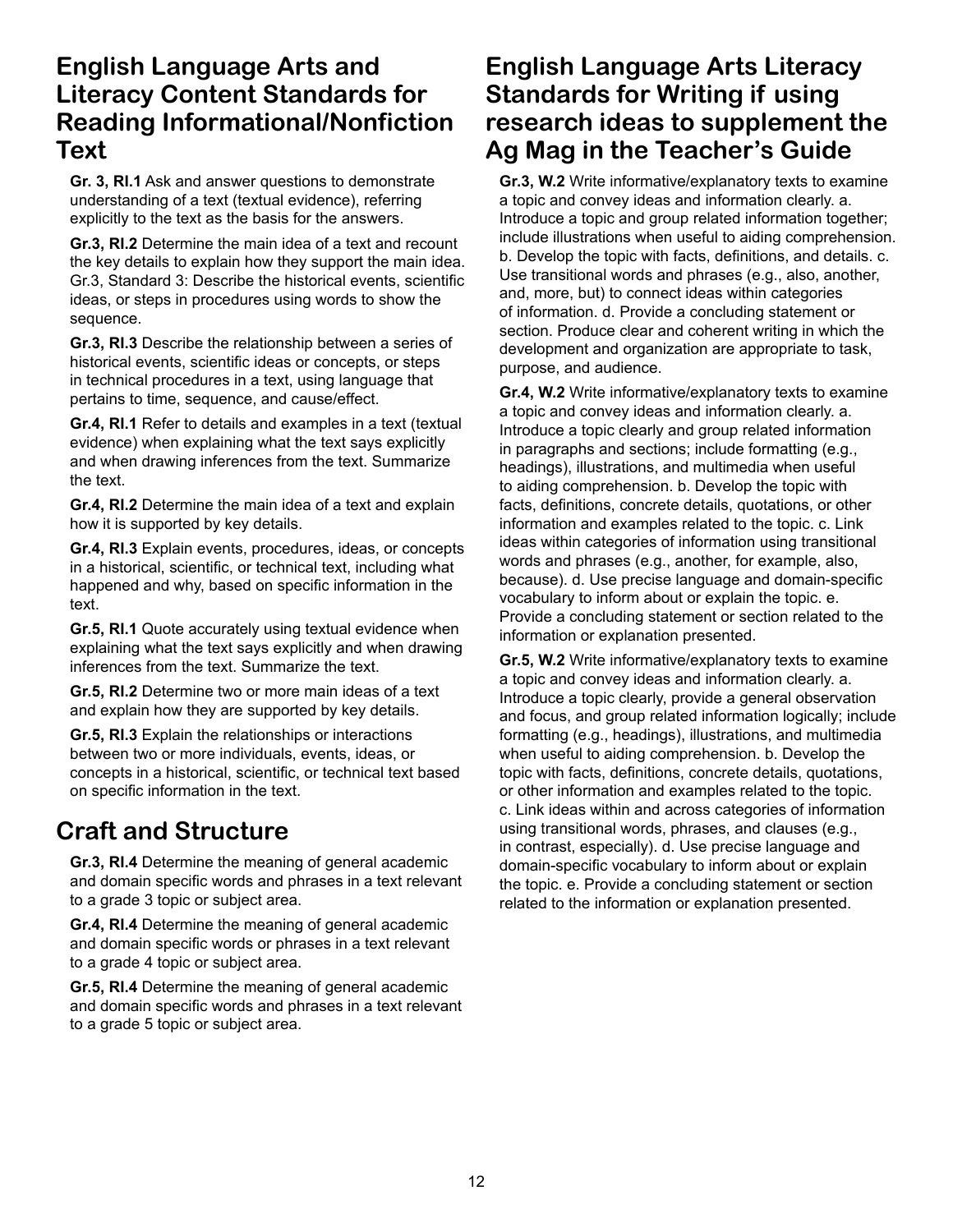# **Health Content Standards**

# Standard 1: GROWTH AND DEVELOPMENT

#### **Body Systems**

**3.1.4** Describe the effects of healthy and unhealthy foods on the body (e.g., healthy foods provide nutrients for growth and development; unhealthy foods contribute to a lack of energy and obesity)

**5.1.2** Explain the maintenance of human body systems (e.g., skeletal: choose foods high in calcium and vitamin D, be physically active)

### Standard 2: PERSONAL HEALTH

**3.2.1** Describe how personal health behaviors (e.g., grooming habits, wellness exams, proper nutrition, health fitness) affect individual wellbeing

**4.2.2** Explain the relationship between food choices and personal health (e.g., unhealthy food choices contribute to high cholesterol, diabetes, heart disease, high risk of cancer, high blood pressure)

**5.2.2** Explain the benefits of nutrition and physical activity as they relate to total wellness

#### Standard 3: EXTERNAL HEALTH FACTORS

#### **Health and the Environment**

**3.3.4** Explain how people use natural resources (e.g., air, water, land)

**4.3.1** Explain how health careers (e.g., dietician, doctor, nurse) benefit an individual's community

#### Standard 5: DECISION MAKING AND GOAL SETTING

**3.5.1** Describe how to use goal setting to enhance personal health (e.g., increasing activity, making healthy food choices, improving endurance, flexibility, and strength)

**4.5.1** Develop a long term plan to achieve a personal health goal (e.g., eating the proper servings from each food group)

#### Standard 6: CONSUMER HEALTH

**4.6.1** Describe the characteristics of valid health information, products, and services (e.g.choosemyplate. gov, USDA, FDA, nutrition labels, CDC)

# **North Dakota Mathematics Content Standards**

## Number and Operation in Base Ten

**3.NBT.2** Using strategies and algorithms based on place value, properties of operations, and/or the relationship between addition and subtraction, fluently add and subtract within 1000.

## Number and Operations-Fractions

**3.NF.1** Understand a fraction 1/b as the quantity formed by 1 part when a whole is partitioned into b equal parts.

**4.NF.4** Apply and extend previous understandings of multiplication to multiply a fraction by a whole number.

b. Understand a multiple of a/b as a multiple of 1/b, and use this understanding to multiply a fraction by a whole number.

## Measurement and Data

**3.MD.2** Measure and estimate liquid volumes and masses of objects using standard units of grams (g), kilograms (kg), and liters (l). Add, subtract, multiply, or divide to solve one-step word problems involving masses or volumes that are given in the same units.

**4.MD.2** Use the four operations to solve word problems involving distances, intervals of time, liquid volumes, masses of objects, and money, including problems involving simple fractions or decimals, and problems that require expressing measurements given in a larger unit in terms of a smaller unit.